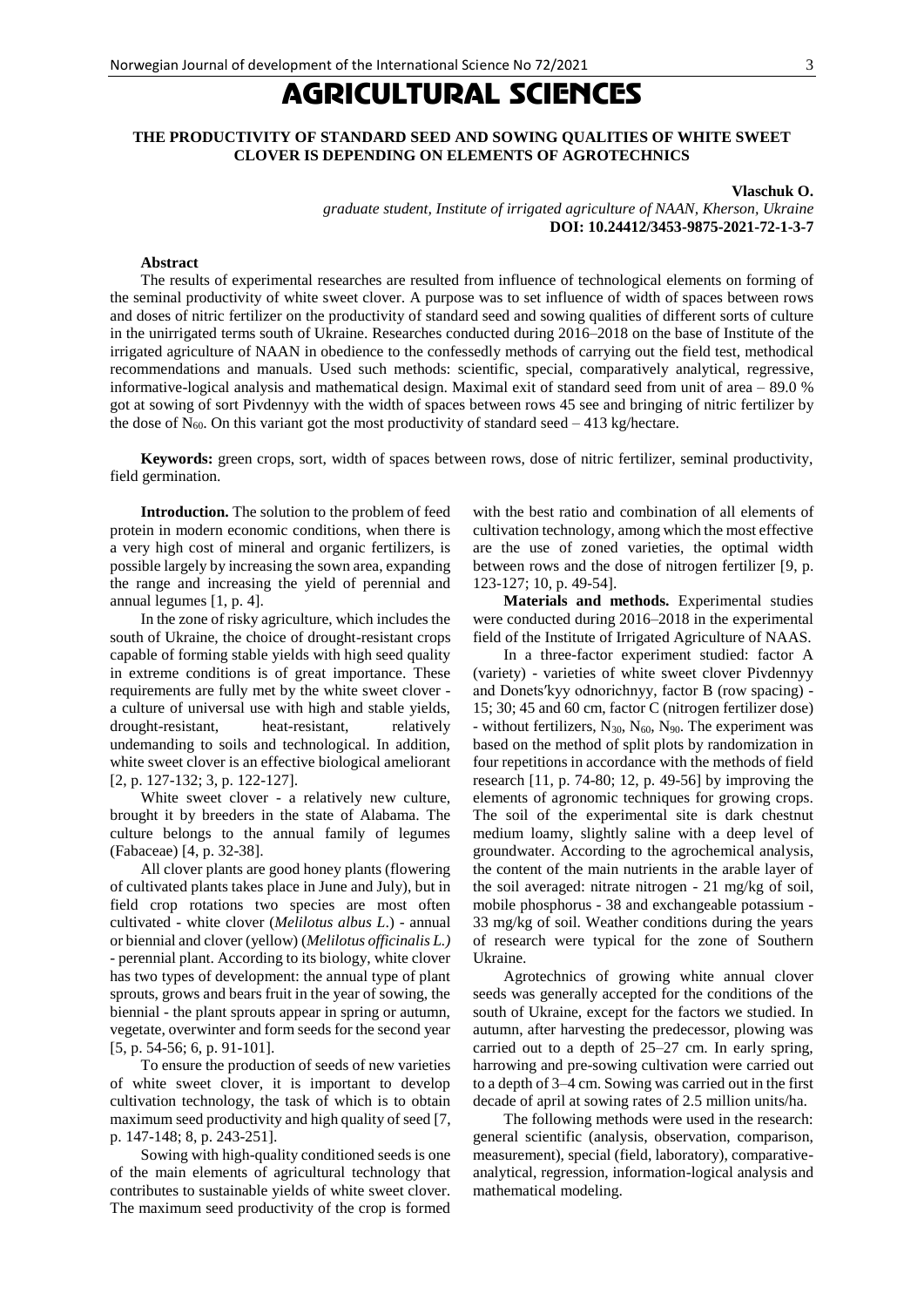**Research results.** The dependence of conditioned seed yield on varietal composition, row spacing and doses of nitrogen fertilizer is established. On average for 2016–2018, the maximum yield of conditioned seeds of white sweet clover - 495 kg/ha was provided by growing the Pivdennyy variety with a row spacing of 45 cm and nitrogen fertilization with a dose of  $N_{60}$ (Table 1). Depending on the varietal composition (factor A), a larger number of conditioned seeds, on average during the study period - 363 kg/ha received for sowing variety Pivdennyy, which exceeded similar values of this indicator in the variety Donetsʹkyy odnorichnyy by 34 kg, or 9,4 %. On average, by factor B (row spacing), using a row spacing of 45 cm, the maximum yield of conditioned seeds was 384 kg/ha, while other variants of row spacing showed a decrease in the range of 34–81 kg/ha. At different doses of nitrogen fertilizer (factor C) there were significant fluctuations in the values of crop yield - from 346 to 413 kg/ha.

The minimum amount of conditioned seeds, on average, - 259 kg/ha was formed by crops of annual clover, where no nitrogen fertilizer was applied. The maximum yield of conditioned seeds - 413 kg/ha was obtained by applying nitrogen fertilizer at a dose of  $N_{60}$ . The lowest number of conditioned seeds of both studied cultivars was obtained at row spacings of 15 cm on unfertilized variants - 238 and 239 kg/ha, respectively. As the seed productivity of white annual clover decreased, a tendency to decrease the yield of conditioned seeds and the seed reproduction rate was observed.

On average, in 2016–2018, experimental tests, the maximum yield of conditioned seeds per unit area – 89,0 % were obtained by sowing the variety Pivdennyywith a row spacing of 45 cm and application of nitrogen fertilizer at a dose of  $N_{60}$ . In the variety Donetsʹkyy odnorichnyy the highest yield of conditioned seeds – 88.0 % was also observed for the row spacing of 45 cm and the use of nitrogen fertilizer at a dose of  $N_{60}$ . As a result, we can conclude that the use of these parameters in the technology of growing different varieties of crops contributes to obtaining the largest amount of conditioned seed.

The average coefficient of phenotypic variation (Vpf,%) of conditioned seed yield depending on the row spacing was insignificant and ranged from 1,73– 2.45% for the Pivdennyyvariety and 1.85–2.15% for the Donetsʹkyy odnorichnyyvariety. Slightly higher modification variability (Vm,%) was depending on the application of nitrogen fertilizer doses and amounted to 2.65–9.26 % for the cultivar Pivdennyi and 2.71–9.38 % for the cultivar Donetsk annual, which indicates the advantages of technological regulation of yield conditioned seeds with the help of this agronomic measure. Significantly higher were the average indices of phenotypic variation of the seed multiplication coefficient of varieties under the influence of row spacing  $(Vpf,\%)$  - 6.42–9.38 % - for the Pivdennyy variety; 6.50–9.47 % - for the Donetsʹkyy odnorichnyy variety, and modification variability under the influence of nitrogen fertilizer doses (Vm,%) - 12.51– 23.57 % and 12.15–23.78 % for the above-mentioned varieties, respectively.

*Table 1*

| Factor A,<br>sort | Factor B,<br>row spacing,<br>cm | Factor C,                                                            | Yield of | On average by factor |              |             |
|-------------------|---------------------------------|----------------------------------------------------------------------|----------|----------------------|--------------|-------------|
|                   |                                 | conditioned<br>dose of nitrogen<br>fertilizer, kg/ha<br>seeds, kg/ha |          | A                    | $\, {\bf B}$ | $\mathbf C$ |
| Pivdennyy         | 15                              | No fertilizers                                                       | 238      |                      | 303          | 259         |
|                   |                                 | $N_{30}$                                                             | 304      |                      |              | 346         |
|                   |                                 | $N_{60}$                                                             | 385      |                      |              | 413         |
|                   |                                 | $N_{90}$                                                             | 329      |                      |              | 368         |
|                   | 30                              | No fertilizers                                                       | 255      | 347<br>363           |              |             |
|                   |                                 | $N_{30}$                                                             | 350      |                      |              |             |
|                   |                                 | $N_{60}$                                                             | 425      |                      |              |             |
|                   |                                 | $N_{90}$                                                             | 391      |                      |              |             |
|                   | 45                              | No fertilizers                                                       | 290      |                      |              |             |
|                   |                                 | $N_{30}$                                                             | 429      |                      | 384          |             |
|                   |                                 | $N_{60}$                                                             | 495      |                      |              |             |
|                   |                                 | $N_{90}$                                                             | 437      |                      |              |             |
|                   | 60                              | No fertilizers                                                       | 273      |                      |              |             |
|                   |                                 | $N_{30}$                                                             | 369      | 350                  |              |             |
|                   |                                 | $N_{60}$                                                             | 450      |                      |              |             |
|                   |                                 | $N_{90}$                                                             | 392      |                      |              |             |

**Yield of conditioned seeds of white sweet clover of different varieties depending on the width between rows and doses of nitrogen fertilizer (average for 2016-2018)**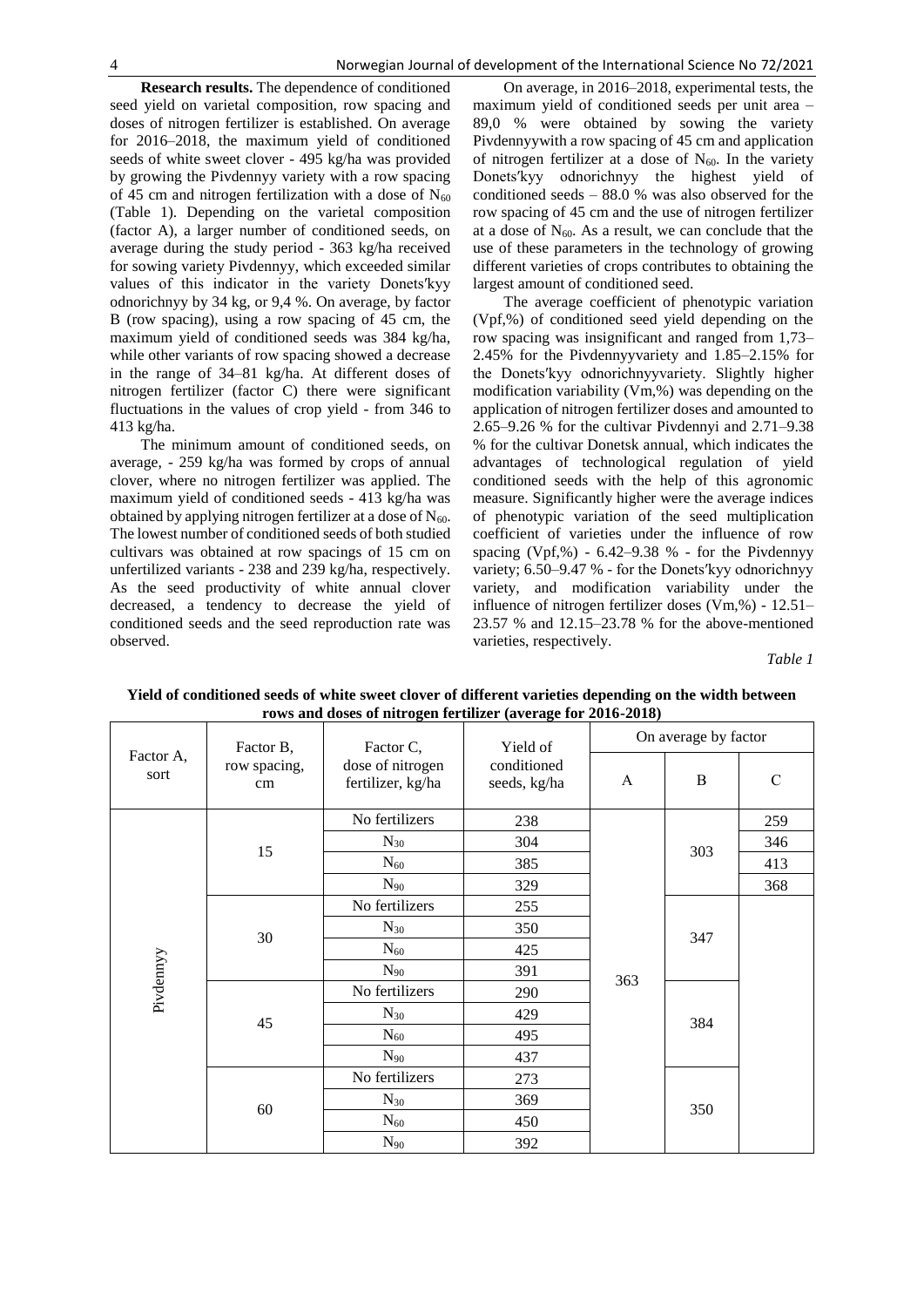|                                                          |    |                                                       | No fertilizers<br>239 |                          |     |  |  |
|----------------------------------------------------------|----|-------------------------------------------------------|-----------------------|--------------------------|-----|--|--|
|                                                          | 15 | $N_{30}$                                              |                       | 294                      |     |  |  |
|                                                          |    | $N_{60}$                                              |                       | 351                      |     |  |  |
|                                                          |    | $N_{90}$                                              |                       | 286                      |     |  |  |
|                                                          | 30 | No fertilizers                                        |                       | 259                      |     |  |  |
|                                                          |    | $N_{30}$                                              |                       | 334                      |     |  |  |
|                                                          |    | $N_{60}$                                              |                       | 393                      |     |  |  |
| Donets'kyy odnorichnyy                                   |    | $N_{90}$                                              |                       | 371                      | 329 |  |  |
|                                                          |    | No fertilizers                                        |                       | 273                      |     |  |  |
|                                                          | 45 | $N_{30}$                                              |                       | 354                      |     |  |  |
|                                                          |    | $N_{60}$                                              |                       | 421                      |     |  |  |
|                                                          |    | $N_{90}$                                              |                       | 375                      |     |  |  |
|                                                          | 60 | No fertilizers                                        |                       | 243                      |     |  |  |
|                                                          |    | $N_{30}$                                              |                       | 331                      |     |  |  |
|                                                          |    | ${\bf N}_{60}$                                        |                       | 386                      |     |  |  |
|                                                          |    | $N_{90}$                                              |                       | 359                      |     |  |  |
|                                                          |    | Assessment of the significance of partial differences |                       |                          |     |  |  |
|                                                          |    |                                                       |                       | $A = 6,97$               |     |  |  |
|                                                          |    | $LSD05$ , kg/ha                                       |                       | $B = 7,18$               |     |  |  |
|                                                          |    |                                                       | $C = 5,83$            |                          |     |  |  |
| Assessment of the significance of average (main) effects |    |                                                       |                       |                          |     |  |  |
|                                                          |    |                                                       |                       | $A = 1,65$               |     |  |  |
|                                                          |    | $LSD05$ , kg/ha                                       |                       | $B = 2,49$               |     |  |  |
|                                                          |    |                                                       |                       | $C = 1,98$<br>$R = 0.04$ |     |  |  |

This makes it possible to state that the coefficient of seed propagation of different varieties can be adjusted by the parameters of row spacing and doses of nitrogen fertilizer.

The leaf area of the varieties of white sweet clover is one of the important indicators of the elements of the yield structure of white clover, which affects the formation of high yield of conditioned seeds. The correlation coefficient is high and amounted to +0.908 (Fig.).

Analyzing the obtained correlation-regression model, it is possible to draw a conclusion about the high positive effect of leaf surface area of white clover varieties on the yield of conditioned seeds, which must be taken into account in breeding and seed practice. Therefore, it is necessary to develop elements of technology that increase the leaf area of the varieties of white clover to increase the production of conditioned seeds of new innovative varieties (Figure).



*Fig. Correlation-regression model of dependence of conditioned seed yield and leaf surface area (average for 2016-2018)*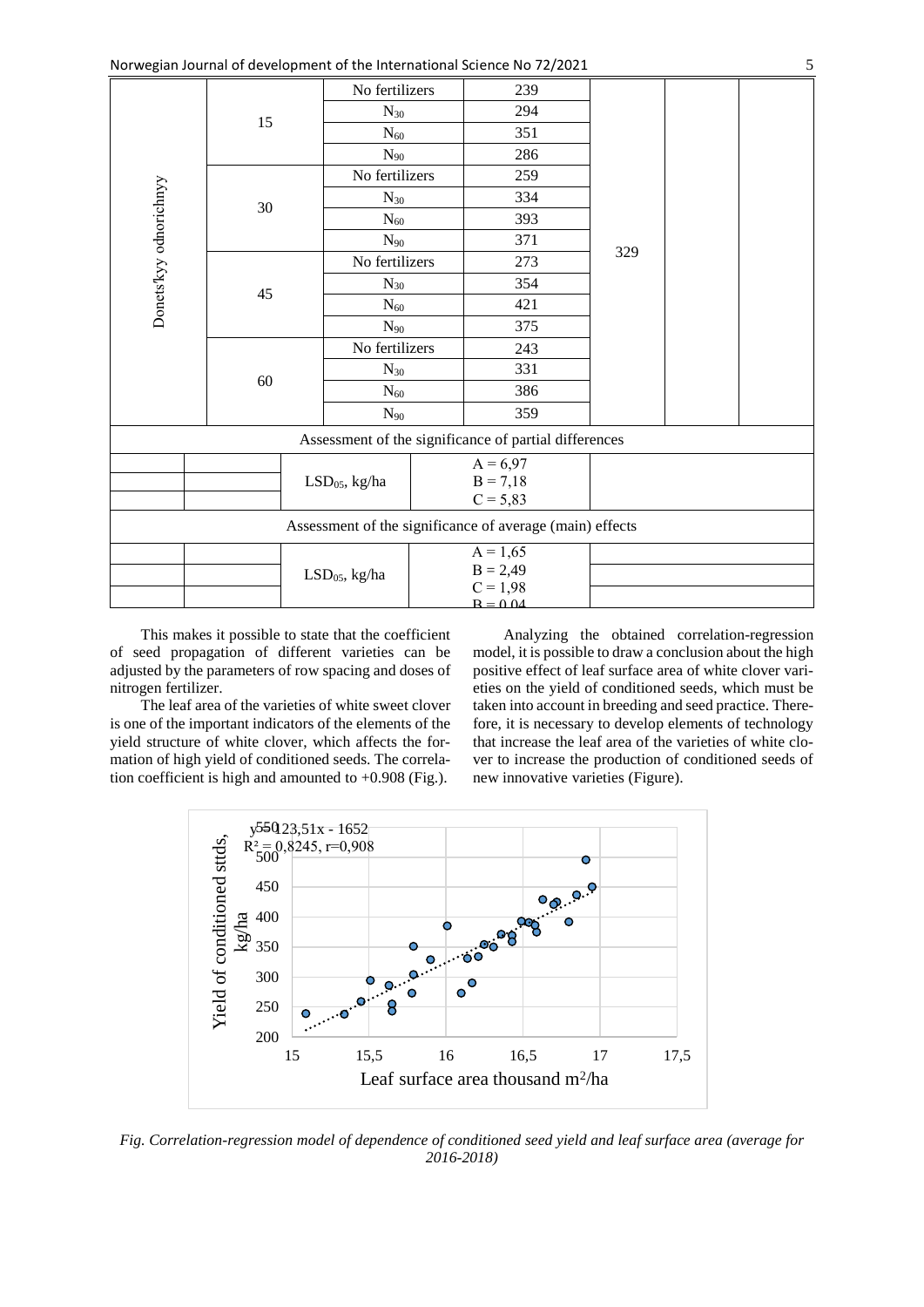The optimal parameters of the technology of growing white sweet clover significantly affect the yield of conditioned seeds and its quality. On average, during the period of 2016–2018, studies were observed, the difference in the amount of conditioned seed yield was observed depending on all the studied factors (Table 2).

According to the experimental variants, the percentage of substandard seeds ranged, on average, in the range of 85.0–89.0 %. The influence of varietal composition (factor A) on the yield of conditioned seeds of white sweet clover was noted.

The Pivdennyy variety, on average in three years, formed the highest yield of conditioned seeds - 86.9 %, which was 0.4 % higher than the similar values of the Donetsʹkyy odnorichnyyannual variety.

According to the factor B (width between rows), the maximum average yield of conditioned seeds of the crop - 87.4 % was obtained with the option of width between rows of 45 cm. The lowest yield of conditioned seeds of white sweet clover - 85.9 % was found for sowing with a row spacing of 15 cm. This is due to the fact that the plant feeding area decreased due to high sowing density per unit area, lateral shoots did not develop, shoots.

The use of different doses of nitrogen fertilizer contributed to the increase in the number of conditioned seeds, when the values of the indicator varied in the range of 86.7–87.2 %. In general, according to factor C (dose of nitrogen fertilizer), the maximum average values of the indicator - 87.2 % of crops were for the use of nitrogen fertilizer at a dose of  $N_{60}$ , the minimum - 85.9 % in non-fertilized versions of the experiment.

Thus, on average in 2016–2018, it was established that during the sowing of the Pivdennyy variety (factor

A) the highest seed productivity was obtained - 418.0 kg/ha and the yield of conditioned seeds - 363.0 kg/ha, and also the maximum yield of conditioned seeds of white sweet clover - 86.9 %.

Studies in 2016–2018 found that the germination energy of the variants, on average, was in the range of 74.2–80.3 %. Cranberry seeds of the Pivdennyy variety (factor A) were characterized by higher germination energy - the average values were 77.4 %, while the Donetsk annual variety - 77.1 %.

The use of different row spacing parameters (factor B) also affected the seed germination energy. The highest average values of 79.1 % were obtained with a row spacing of 45 cm, the lowest - 75.6 % with a row spacing of 15 cm.

Laboratory germination was established 3-4 days after determination of seed germination energy, the values were slightly higher for all variants of the experiment and ranged from 78.2 to 83.4 %. Seed germination depended on the varietal composition (factor A), was slightly higher in the Pivdennyy variety and amounted to 81.5 %.

The highest seed germination depending on the method of sowing (factor B) - 82.4 % was set at a row spacing of 45 cm. row spacing 15 cm and amounted to 80.3 %. The application of nitrogen fertilizer had a positive effect on seed germination. The best values of the indicator - 82.2 % were obtained by applying nitrogen fertilizer at a dose of  $N_{60}$ . The maximum values of germination energy and laboratory germination are 80.3 and 80.4 %, respectively, set in the Pivdennyy variety with a row spacing of 45 cm and application of nitrogen fertilizer at a dose of  $N_{60}$ .

*Table 2*

| Factor A,<br>sort | Factor B,<br>row spacing,<br>cm | Factor C,                             | o<br>Percentage of yield  |      | On average by factor |             |  |
|-------------------|---------------------------------|---------------------------------------|---------------------------|------|----------------------|-------------|--|
|                   |                                 | dose of nitrogen<br>fertilizer, kg/ha | of conditioned<br>seeds,% | A    | B                    | $\mathbf C$ |  |
| Pivdennyy         | 15                              | No fertilizers                        | 85,0                      |      |                      | 85,9        |  |
|                   |                                 | $N_{30}$                              | 86,9                      |      | 85,9                 | 86,9        |  |
|                   |                                 | $\mathrm{N}_{60}$                     | 86,9                      |      |                      | 87,2        |  |
|                   |                                 | $N_{90}$                              | 86,1                      |      |                      | 86,7        |  |
|                   | 30                              | No fertilizers                        | 85,9                      |      |                      |             |  |
|                   |                                 | $N_{30}$                              | 87,1                      |      | 86,4                 |             |  |
|                   |                                 | $N_{60}$                              | 86,9                      |      |                      |             |  |
|                   |                                 | $N_{90}$                              | 85,9                      | 86,9 |                      |             |  |
|                   | 45                              | No fertilizers                        | 86,1                      |      |                      |             |  |
|                   |                                 | $N_{30}$                              | 87,9                      |      | 87,4                 |             |  |
|                   |                                 | $N_{60}$                              | 89,0                      |      |                      |             |  |
|                   |                                 | $N_{90}$                              | 87,1                      |      |                      |             |  |
|                   |                                 | No fertilizers                        | 86,9                      |      |                      |             |  |
|                   | 60                              | $N_{30}$                              | 87,0                      |      | 87,0                 |             |  |
|                   |                                 | $N_{60}$                              | 88,1                      |      |                      |             |  |
|                   |                                 | $N_{90}$                              | 86,9                      |      |                      |             |  |

**Influence of varietal composition, row spacing and doses of nitrogen fertilizer on the percentage of yield of conditioned seeds of white sweet clover (average for 2016-2018)**